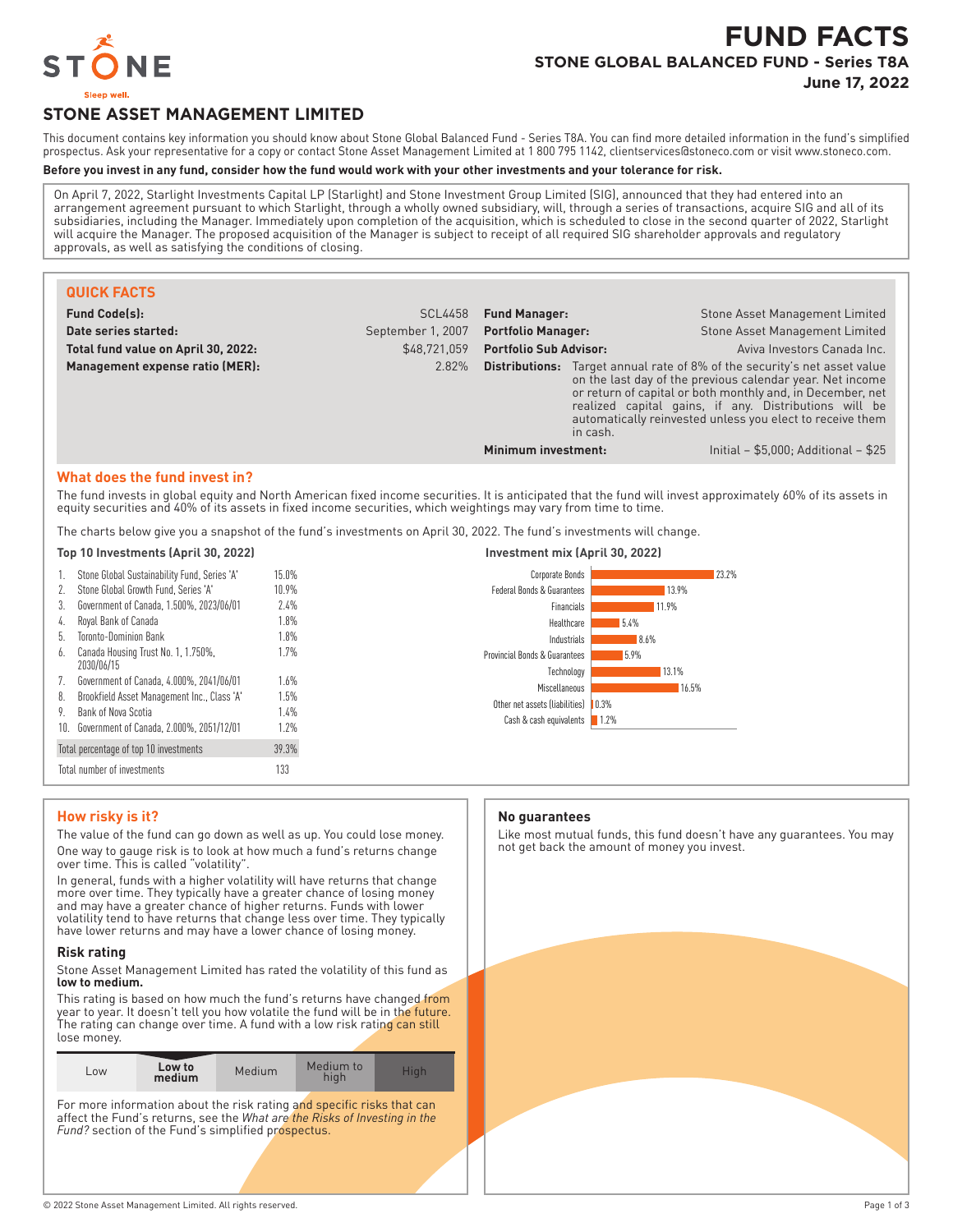

### **STONE GLOBAL BALANCED FUND - Series T8A**

#### **How has the fund performed?**

This section tells you how Series T8A securities of the fund has performed over the past 10 years. Returns are after expenses have been deducted. These expenses reduce the fund's returns.

#### **Year-by-year returns**

The bar chart shows how the Series of the fund performed in each of the past 10 years. The fund's Series value has decreased in 2 of the past 10 years. The range of returns and change from year to year can help you assess how risky the Series of the fund has been in the past. It does not tell you how the Series of the fund will perform in the future.



#### **Best and worst 3-month returns**

This table shows the best and worst returns for Series T8A securities of the fund in a 3-month period over the past 10 years. The best and worst 3-month returns could be higher or lower in the future. Consider how much of a loss you could afford to take in a short period of time.

|              | Return    | $\vert$ 3 months ending | If you invested \$1,000 at the beginning of the period |
|--------------|-----------|-------------------------|--------------------------------------------------------|
| Best return  | $11.34\%$ | June 30, 2020           | Your investment would rise to \$1.113.40.              |
| Worst return | $-9.23%$  | March 31, 2022          | Your investment would drop to \$907.70.                |

#### **Average return**

The annual compound return of the Series of the fund was approximately 5.4% over the past 10 years. If you had invested \$1,000 in the Series of the fund 10 years ago, your investment would now be worth \$1,692.29.

#### **Who is this fund for?**

#### **This fund is suitable for investors:**

- Seeking both capital growth and income
- With a mid-term to long-term investment horizon with a low to medium risk tolerance

This fund may not be suitable for investors with a short-term investment horizon.

#### **A word about tax**

In general, you'll have to pay income tax on any money you make on a fund. How much you pay depends on the tax laws where you live and whether or not you hold the fund in a registered plan such as a Registered Retirement Savings Plan or a Tax-Free Savings Account.

Keep in mind that if you hold your fund in a non-registered account, fund distributions are included in your taxable income, whether you get them in cash or have them reinvested.

#### **How much does it cost?**

The following tables show the fees and expenses you could pay to buy, own and sell Series T8A securities of the fund.

The fees and expenses – including any commissions – can vary among series of a fund and among funds. Higher commissions can influence representatives to recommend one investment over another. Ask about other funds and investments that may be suitable for you at a lower cost.

#### **1. Sales charges**

Series T8A is the initial sales charge option.

| <b>Sales charge option</b> | What you pay                      |                                          | <b>How it works</b>                                                                                                                                                           |
|----------------------------|-----------------------------------|------------------------------------------|-------------------------------------------------------------------------------------------------------------------------------------------------------------------------------|
|                            | in percent $(\%)$                 | in dollars $($ \$)                       |                                                                                                                                                                               |
| Initial sales charge       | 0% to 5% of the amount<br>you buy | \$0 to \$50 on every<br>$$1,000$ you buy | Negotiated between you and your representative.<br>The initial sales charge is deducted from the amount you invest. It goes to<br>your representative's firm as a commission. |
|                            |                                   |                                          |                                                                                                                                                                               |